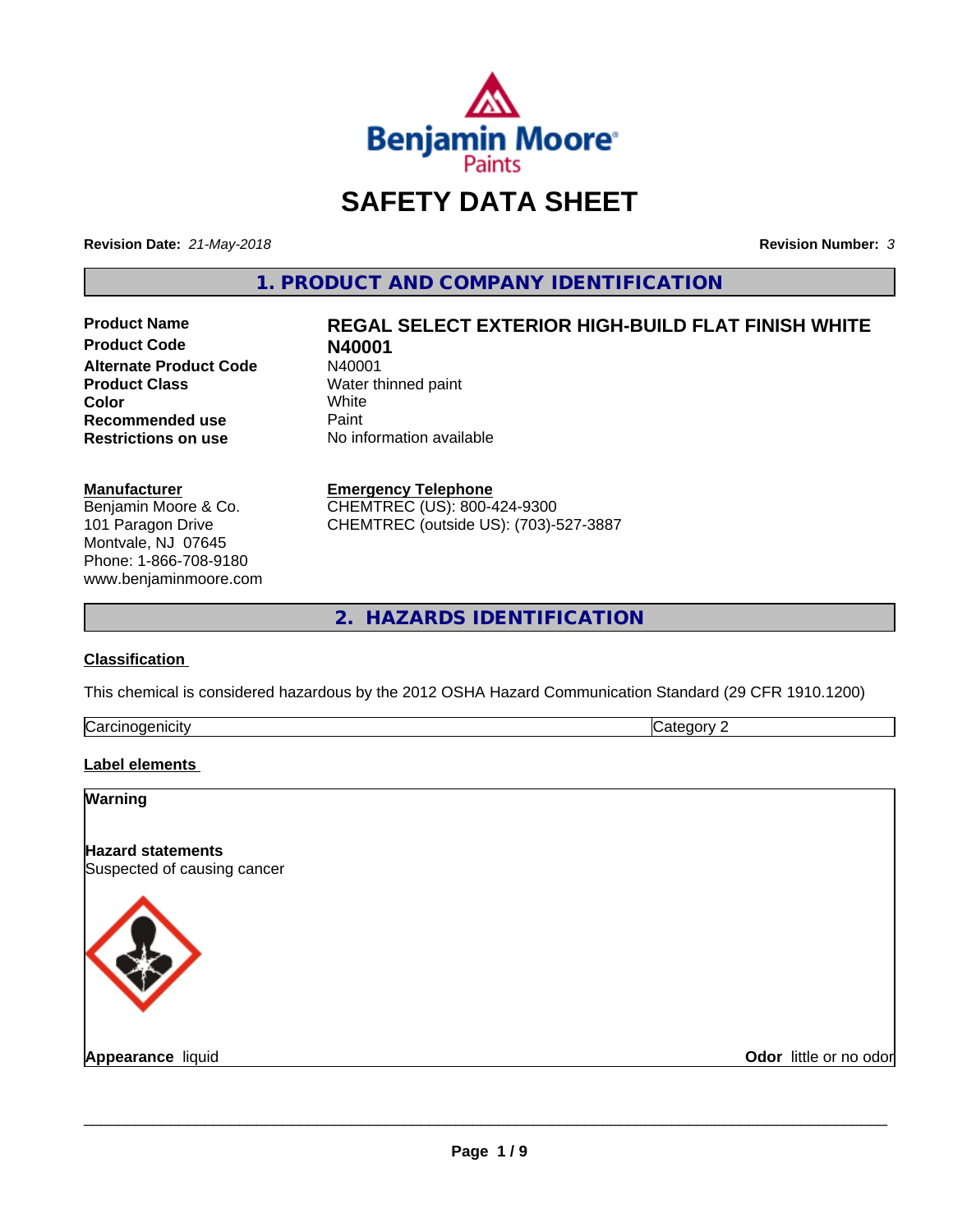# **Precautionary Statements - Prevention**

Obtain special instructions before use Do not handle until all safety precautions have been read and understood Use personal protective equipment as required

# **Precautionary Statements - Response**

IF exposed or concerned: Get medical advice/attention

# **Precautionary Statements - Storage**

Store locked up

#### **Precautionary Statements - Disposal**

Dispose of contents/container to an approved waste disposal plant

# **Hazards not otherwise classified (HNOC)**

Not applicable

#### **Other information**

No information available

# **3. COMPOSITION INFORMATION ON COMPONENTS**

| <b>Chemical name</b>                       | CAS No.    | Weight-% |
|--------------------------------------------|------------|----------|
| Titanium dioxide                           | 13463-67-7 | 25       |
| Diatomaceous earth                         | 61790-53-2 |          |
| Kaolin, calcined                           | 92704-41-1 |          |
| Kaolin                                     | 1332-58-7  |          |
| Sodium C14-C16 olefin sulfonate            | 68439-57-6 | U.5      |
| Urea, N-(3,4-dichlorophenyl)-N,N-dimethyl- | 330-54-1   | 0.5      |

# **4. FIRST AID MEASURES**

| <b>General Advice</b>                            | No hazards which require special first aid measures.                                                     |
|--------------------------------------------------|----------------------------------------------------------------------------------------------------------|
| <b>Eye Contact</b>                               | Rinse thoroughly with plenty of water for at least 15 minutes and consult a<br>physician.                |
| <b>Skin Contact</b>                              | Wash off immediately with soap and plenty of water while removing all<br>contaminated clothes and shoes. |
| <b>Inhalation</b>                                | Move to fresh air. If symptoms persist, call a physician.                                                |
| Ingestion                                        | Clean mouth with water and afterwards drink plenty of water. Consult a physician<br>if necessary.        |
| <b>Most Important</b><br><b>Symptoms/Effects</b> | None known.                                                                                              |
| <b>Notes To Physician</b>                        | Treat symptomatically.                                                                                   |
|                                                  |                                                                                                          |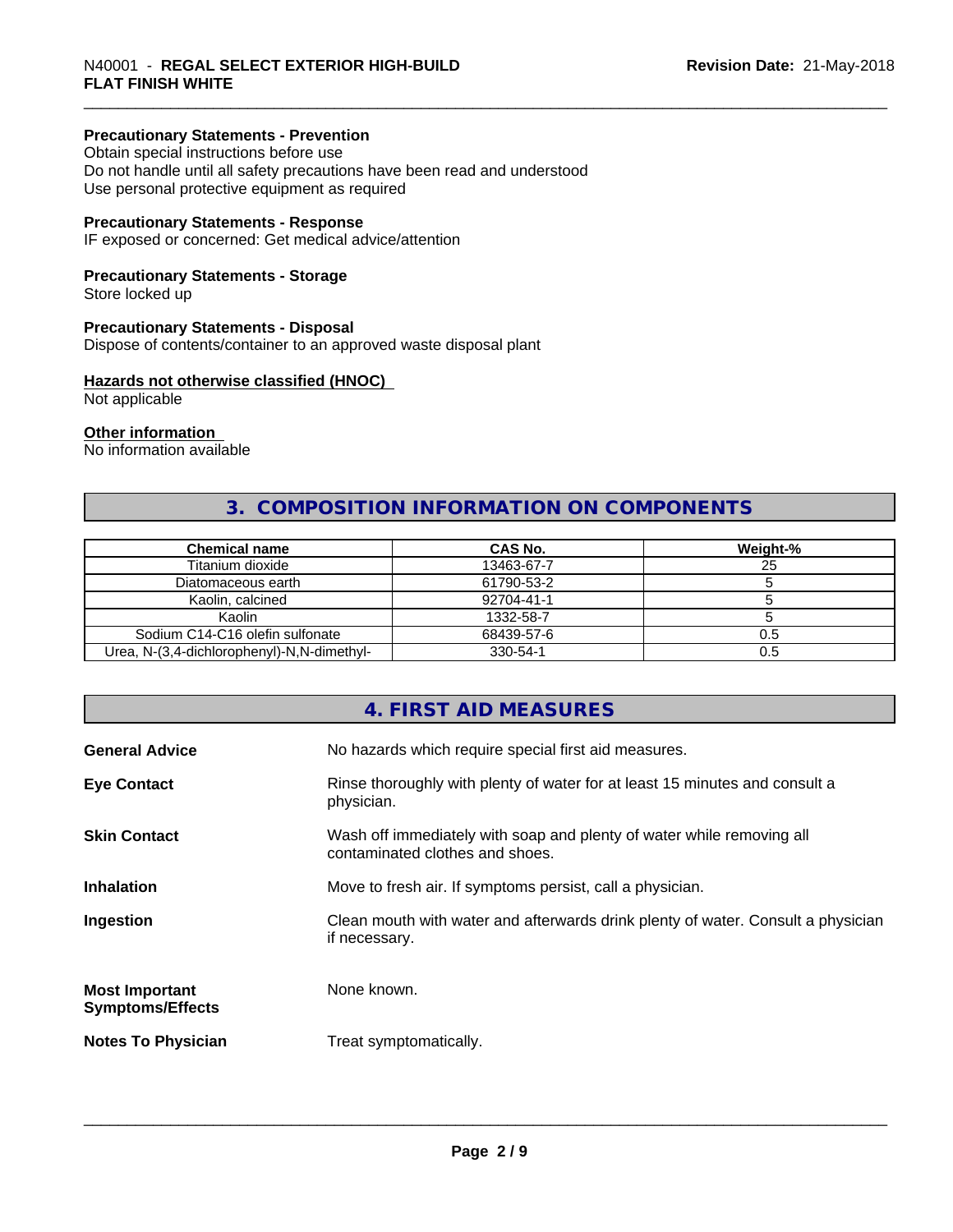# **5. FIRE-FIGHTING MEASURES**

| <b>Suitable Extinguishing Media</b>                                              | Use extinguishing measures that are appropriate to local<br>circumstances and the surrounding environment.<br>As in any fire, wear self-contained breathing apparatus<br>pressure-demand, MSHA/NIOSH (approved or equivalent)<br>and full protective gear. |  |
|----------------------------------------------------------------------------------|------------------------------------------------------------------------------------------------------------------------------------------------------------------------------------------------------------------------------------------------------------|--|
| <b>Protective Equipment And Precautions For</b><br><b>Firefighters</b>           |                                                                                                                                                                                                                                                            |  |
| <b>Specific Hazards Arising From The Chemical</b>                                | Closed containers may rupture if exposed to fire or<br>extreme heat.                                                                                                                                                                                       |  |
| <b>Sensitivity To Mechanical Impact</b>                                          | No.                                                                                                                                                                                                                                                        |  |
| <b>Sensitivity To Static Discharge</b>                                           | No.                                                                                                                                                                                                                                                        |  |
| <b>Flash Point Data</b><br>Flash Point (°F)<br>Flash Point (°C)<br><b>Method</b> | Not applicable<br>Not applicable<br>Not applicable                                                                                                                                                                                                         |  |
| <b>Flammability Limits In Air</b>                                                |                                                                                                                                                                                                                                                            |  |
| Lower flammability limit:<br><b>Upper flammability limit:</b>                    | Not applicable<br>Not applicable                                                                                                                                                                                                                           |  |
| <b>NFPA</b><br>Health: 1<br>Flammability: 0                                      | <b>Instability: 0</b><br><b>Special: Not Applicable</b>                                                                                                                                                                                                    |  |
| <b>NFPA Legend</b>                                                               |                                                                                                                                                                                                                                                            |  |

- 0 Not Hazardous
- 1 Slightly
- 2 Moderate
- 3 High
- 4 Severe

*The ratings assigned are only suggested ratings, the contractor/employer has ultimate responsibilities for NFPA ratings where this system is used.*

*Additional information regarding the NFPA rating system is available from the National Fire Protection Agency (NFPA) at www.nfpa.org.*

# **6. ACCIDENTAL RELEASE MEASURES**

| <b>Personal Precautions</b>      | Avoid contact with skin, eyes and clothing. Ensure adequate ventilation.                             |
|----------------------------------|------------------------------------------------------------------------------------------------------|
| <b>Other Information</b>         | Prevent further leakage or spillage if safe to do so.                                                |
| <b>Environmental precautions</b> | See Section 12 for additional Ecological Information.                                                |
| <b>Methods For Clean-Up</b>      | Soak up with inert absorbent material. Sweep up and shovel into suitable<br>containers for disposal. |
|                                  | 7 HANDLING AND CTODACE                                                                               |

**7. HANDLING AND STORAGE**

Handling **Handling** Avoid contact with skin, eyes and clothing. Avoid breathing vapors, spray mists or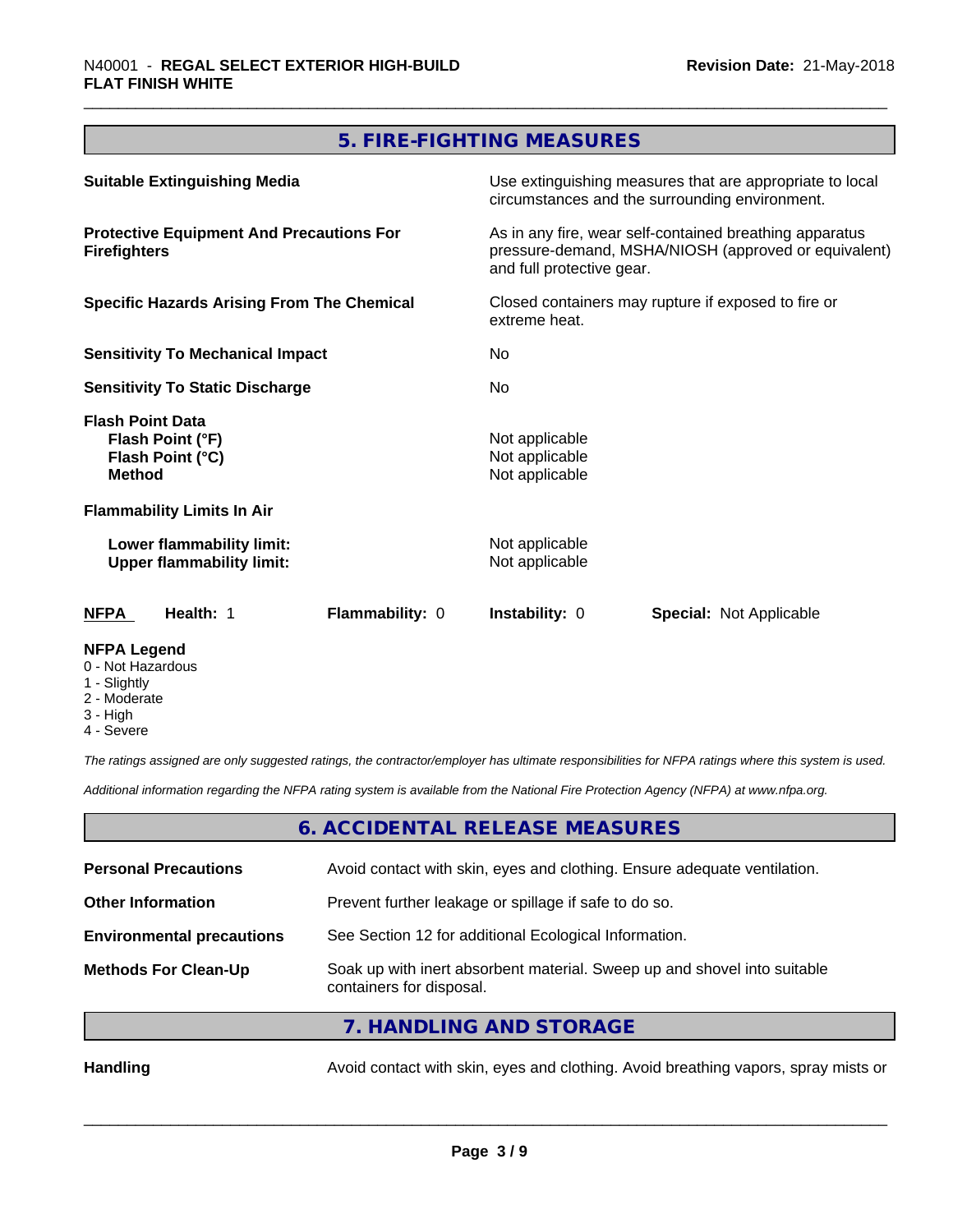sanding dust. In case of insufficient ventilation, wear suitable respiratory equipment.

# **Storage** Keep container tightly closed. Keep out of the reach of children.

**Incompatible Materials** No information available

# **8. EXPOSURE CONTROLS/PERSONAL PROTECTION**

#### **Exposure Limits**

| <b>Chemical name</b>                       | <b>ACGIH TLV</b>           | <b>OSHA PEL</b>            |
|--------------------------------------------|----------------------------|----------------------------|
| Titanium dioxide                           | 10 mg/m $3$ - TWA          | $15 \text{ mg/m}^3$ - TWA  |
| Diatomaceous earth                         | N/E                        |                            |
|                                            |                            | 20 mppcf - TWA             |
| Kaolin                                     | $2 \text{ mg/m}^3$ - TWA   | 15 mg/m <sup>3</sup> - TWA |
|                                            |                            | $5 \text{ ma/m}^3$ - TWA   |
| Urea, N-(3,4-dichlorophenyl)-N,N-dimethyl- | 10 mg/m <sup>3</sup> - TWA | N/E                        |

#### **Legend**

ACGIH - American Conference of Governmental Industrial Hygienists Exposure Limits OSHA - Occupational Safety & Health Administration Exposure Limits N/E - Not Established

**Engineering Measures** Ensure adequate ventilation, especially in confined areas.

| <b>Personal Protective Equipment</b> |                                                                                                                                     |
|--------------------------------------|-------------------------------------------------------------------------------------------------------------------------------------|
| <b>Eye/Face Protection</b>           | Safety glasses with side-shields.                                                                                                   |
| <b>Skin Protection</b>               | Protective gloves and impervious clothing.                                                                                          |
| <b>Respiratory Protection</b>        | In case of insufficient ventilation wear suitable respiratory equipment.                                                            |
| <b>Hygiene Measures</b>              | Avoid contact with skin, eyes and clothing. Remove and wash contaminated<br>clothing before re-use. Wash thoroughly after handling. |

# **9. PHYSICAL AND CHEMICAL PROPERTIES**

| $1.45 - 1.50$<br><b>Specific Gravity</b><br>No information available<br>рH<br>No information available<br><b>Viscosity (cps)</b><br>Solubility(ies)<br>No information available<br>No information available<br><b>Water solubility</b><br>No information available<br><b>Evaporation Rate</b><br>No information available<br>Vapor pressure @20 °C (kPa)<br>No information available<br>Vapor density<br>Wt. % Solids<br>$60 - 70$<br>$40 - 50$<br>Vol. % Solids<br>$30 - 40$<br>Wt. % Volatiles<br>$50 - 60$<br>Vol. % Volatiles<br><b>VOC Regulatory Limit (g/L)</b><br>< 50 |
|--------------------------------------------------------------------------------------------------------------------------------------------------------------------------------------------------------------------------------------------------------------------------------------------------------------------------------------------------------------------------------------------------------------------------------------------------------------------------------------------------------------------------------------------------------------------------------|
|--------------------------------------------------------------------------------------------------------------------------------------------------------------------------------------------------------------------------------------------------------------------------------------------------------------------------------------------------------------------------------------------------------------------------------------------------------------------------------------------------------------------------------------------------------------------------------|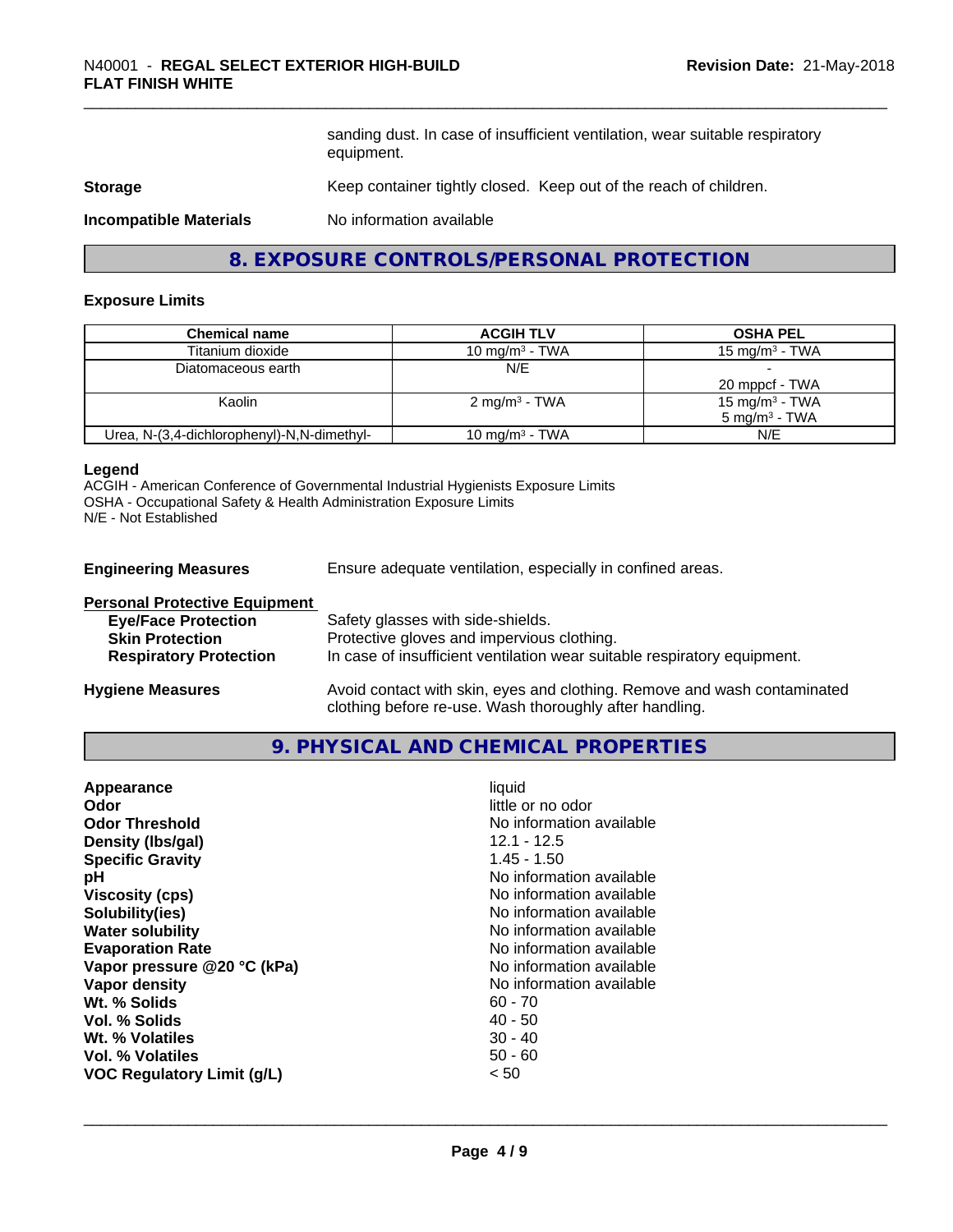| <b>Boiling Point (°F)</b>            | 212                      |
|--------------------------------------|--------------------------|
| <b>Boiling Point (°C)</b>            | 100                      |
| <b>Freezing Point (°F)</b>           | 32                       |
| <b>Freezing Point (°C)</b>           | 0                        |
| Flash Point (°F)                     | Not applicable           |
| Flash Point (°C)                     | Not applicable           |
| <b>Method</b>                        | Not applicable           |
| <b>Flammability (solid, gas)</b>     | Not applicable           |
| <b>Upper flammability limit:</b>     | Not applicable           |
| Lower flammability limit:            | Not applicable           |
| <b>Autoignition Temperature (°F)</b> | No information available |
| <b>Autoignition Temperature (°C)</b> | No information available |
| Decomposition Temperature (°F)       | No information available |
| Decomposition Temperature (°C)       | No information available |
| <b>Partition coefficient</b>         | No information available |

# **10. STABILITY AND REACTIVITY**

| <b>Reactivity</b>                         | Not Applicable                           |
|-------------------------------------------|------------------------------------------|
| <b>Chemical Stability</b>                 | Stable under normal conditions.          |
| <b>Conditions to avoid</b>                | Prevent from freezing.                   |
| <b>Incompatible Materials</b>             | No materials to be especially mentioned. |
| <b>Hazardous Decomposition Products</b>   | None under normal use.                   |
| <b>Possibility of hazardous reactions</b> | None under normal conditions of use.     |

# **11. TOXICOLOGICAL INFORMATION**

| <b>Product Information</b>                                                                 |                                                                                                                                                 |  |
|--------------------------------------------------------------------------------------------|-------------------------------------------------------------------------------------------------------------------------------------------------|--|
| Information on likely routes of exposure                                                   |                                                                                                                                                 |  |
|                                                                                            | <b>Principal Routes of Exposure</b> Eye contact, skin contact and inhalation.                                                                   |  |
| Acute Toxicity                                                                             |                                                                                                                                                 |  |
| <b>Product Information</b>                                                                 | No information available                                                                                                                        |  |
| Symptoms related to the physical, chemical and toxicological characteristics               |                                                                                                                                                 |  |
| <b>Symptoms</b>                                                                            | No information available                                                                                                                        |  |
| Delayed and immediate effects as well as chronic effects from short and long-term exposure |                                                                                                                                                 |  |
| Eye contact<br>Skin contact                                                                | May cause slight irritation.<br>Substance may cause slight skin irritation. Prolonged or repeated contact may dry<br>skin and cause irritation. |  |
| Inhalation<br>Ingestion                                                                    | May cause irritation of respiratory tract.<br>Ingestion may cause gastrointestinal irritation, nausea, vomiting and diarrhea.                   |  |
|                                                                                            |                                                                                                                                                 |  |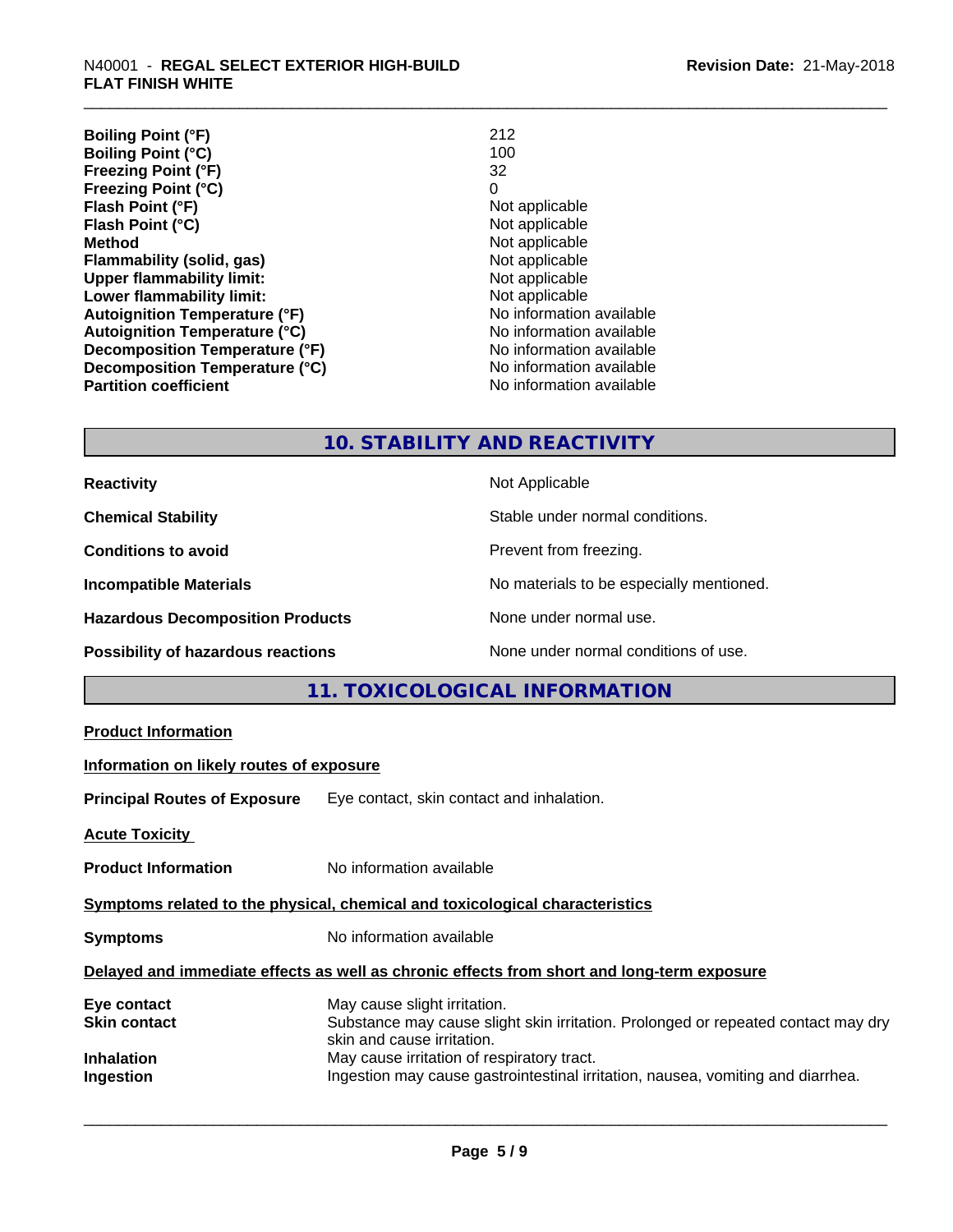| <b>Sensitization</b>            | No information available  |
|---------------------------------|---------------------------|
| <b>Neurological Effects</b>     | No information available. |
| <b>Mutagenic Effects</b>        | No information available. |
| <b>Reproductive Effects</b>     | No information available. |
| <b>Developmental Effects</b>    | No information available. |
| <b>Target organ effects</b>     | No information available. |
| <b>STOT - single exposure</b>   | No information available. |
| <b>STOT - repeated exposure</b> | No information available. |
| Other adverse effects           | No information available. |
| <b>Aspiration Hazard</b>        | No information available  |

# **Numerical measures of toxicity**

#### **The following values are calculated based on chapter 3.1 of the GHS document**

| <b>ATEmix (oral)</b> | 24086 mg/kg |
|----------------------|-------------|
| ATEmix (dermal)      | 179100      |

#### **Component Information**

Titanium dioxide LD50 Oral: > 10000 mg/kg (Rat) Kaolin LD50 Oral: > 5000 mg/kg (Rat) Urea, N-(3,4-dichlorophenyl)-N,N-dimethyl- LD50 Oral: 1017 mg/kg (Rat) LD50 Dermal: > 5000 mg/kg (Rat)

# **Carcinogenicity**

*The information below indicateswhether each agency has listed any ingredient as a carcinogen:.*

| <b>Chemical name</b>    | <b>IARC</b>               | <b>NTP</b> | <b>OSHA</b> |  |
|-------------------------|---------------------------|------------|-------------|--|
|                         | .<br>2B<br>Possible Human |            | Listed      |  |
| ' Titanium<br>dioxide ו | Carcinogen                |            |             |  |

• Although IARC has classified titanium dioxide as possibly carcinogenic to humans (2B), their summary concludes: "No significant exposure to titanium dioxide is thought to occur during the use of products in which titanium dioxide is bound to other materials, such as paint."

#### **Legend**

IARC - International Agency for Research on Cancer NTP - National Toxicity Program OSHA - Occupational Safety & Health Administration

**12. ECOLOGICAL INFORMATION**

# **Ecotoxicity Effects**

The environmental impact of this product has not been fully investigated.

# **Product Information**

# **Acute Toxicity to Fish**

No information available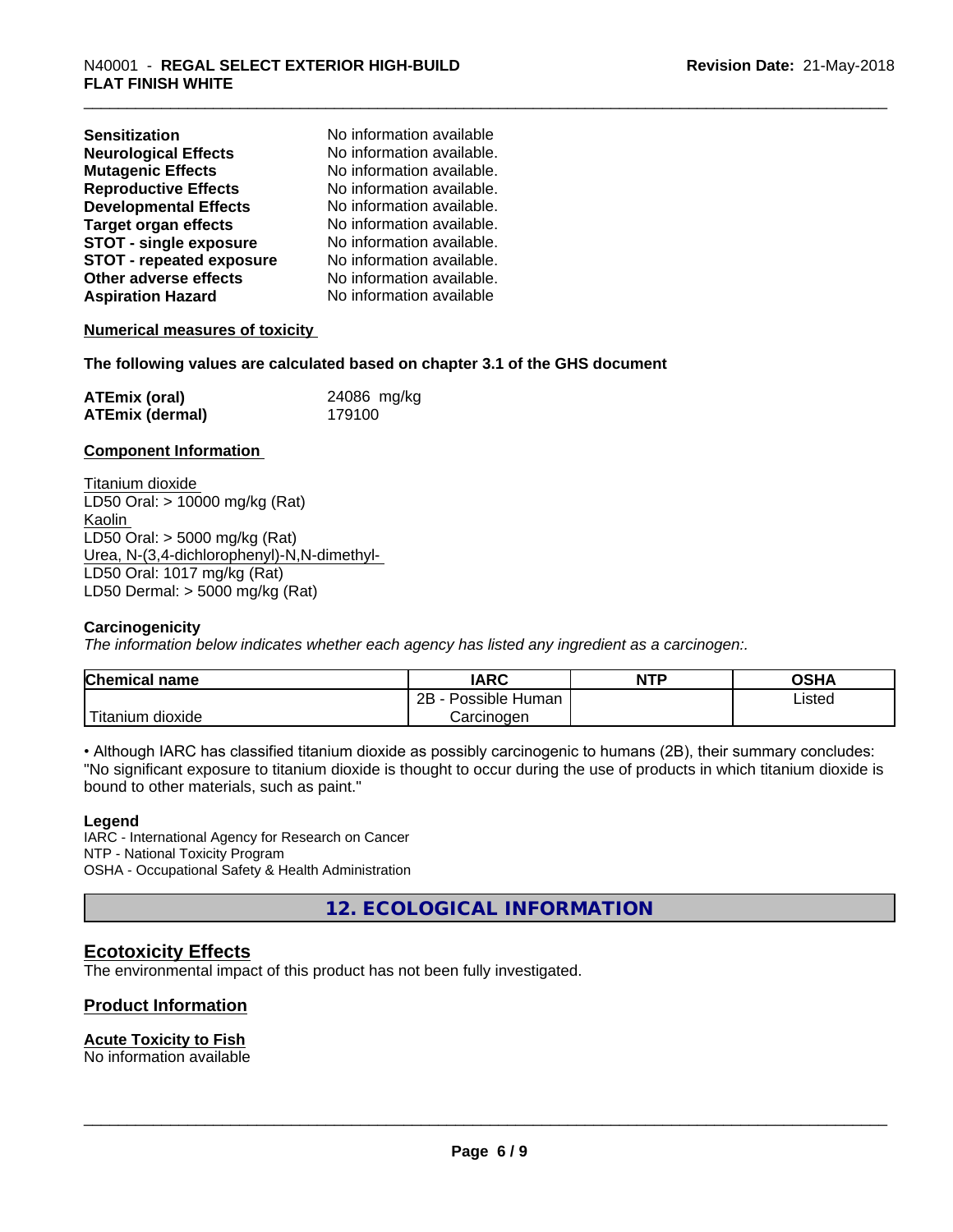# **Acute Toxicity to Aquatic Invertebrates**

No information available

#### **Acute Toxicity to Aquatic Plants**

No information available

#### **Persistence / Degradability**

No information available.

#### **Bioaccumulation**

There is no data for this product.

# **Mobility in Environmental Media**

No information available.

#### **Ozone**

No information available

# **Component Information**

# **Acute Toxicity to Fish**

Titanium dioxide  $LC50: > 1000$  mg/L (Fathead Minnow - 96 hr.) Urea, N-(3,4-dichlorophenyl)-N,N-dimethyl- LC50: 3.5 mg/L (Rainbow Trout - 96 hr.)

# **Acute Toxicity to Aquatic Invertebrates**

No information available

#### **Acute Toxicity to Aquatic Plants**

No information available

| 13. DISPOSAL CONSIDERATIONS                                                                                                                                                                                               |
|---------------------------------------------------------------------------------------------------------------------------------------------------------------------------------------------------------------------------|
| Dispose of in accordance with federal, state, and local regulations. Local<br>requirements may vary, consult your sanitation department or state-designated<br>environmental protection agency for more disposal options. |
| 14. TRANSPORT INFORMATION                                                                                                                                                                                                 |
| Not regulated                                                                                                                                                                                                             |
| Not regulated                                                                                                                                                                                                             |
| Not regulated                                                                                                                                                                                                             |
| <b>15. REGULATORY INFORMATION</b>                                                                                                                                                                                         |
|                                                                                                                                                                                                                           |

# **International Inventories**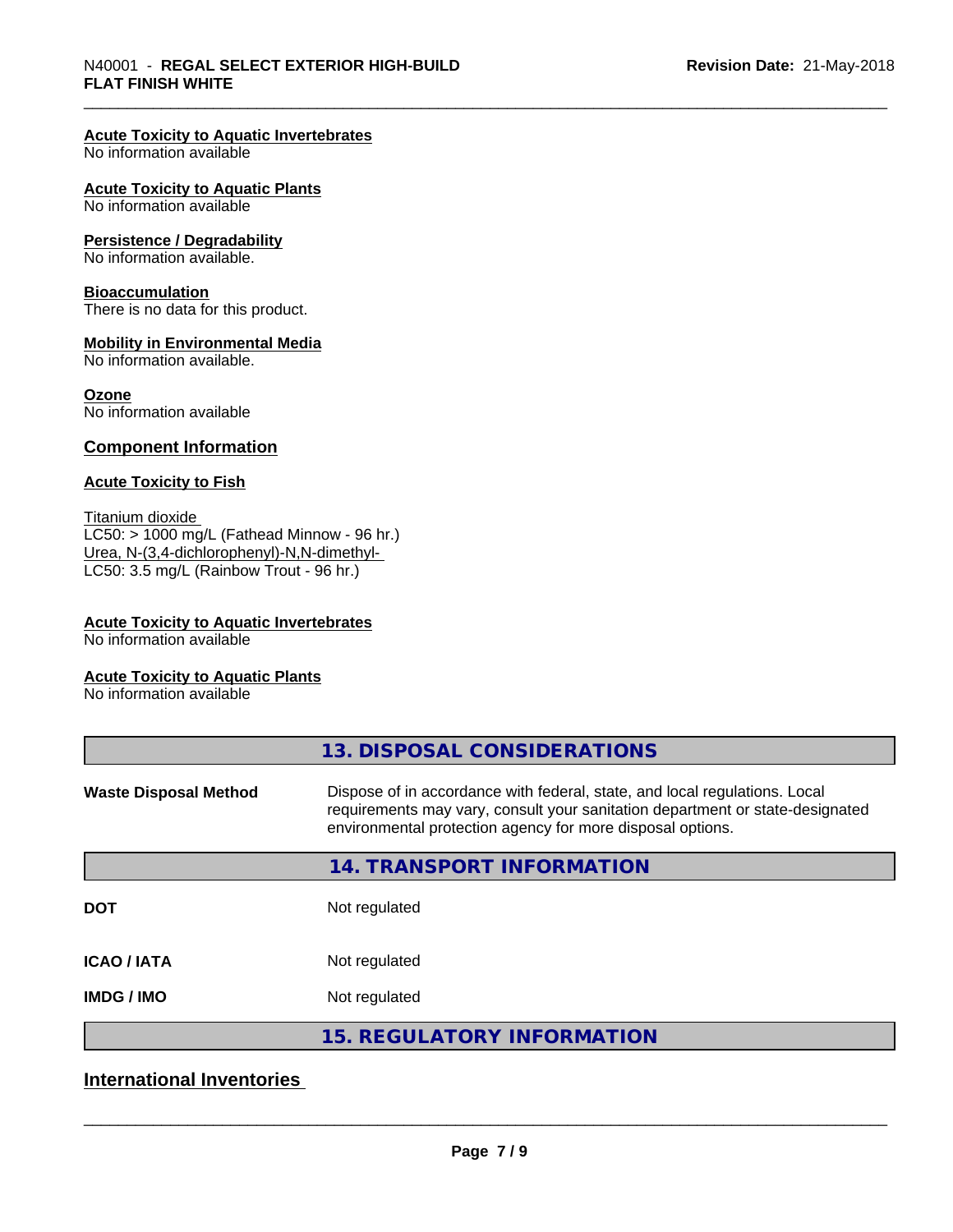| <b>TSCA: United States</b> | Yes - All components are listed or exempt. |
|----------------------------|--------------------------------------------|
| <b>DSL: Canada</b>         | Yes - All components are listed or exempt. |

# **Federal Regulations**

| SARA 311/312 hazardous categorization |     |  |
|---------------------------------------|-----|--|
| Acute health hazard                   | Nο  |  |
| Chronic Health Hazard                 | Yes |  |
| Fire hazard                           | Nο  |  |
| Sudden release of pressure hazard     | No  |  |
| <b>Reactive Hazard</b>                | No  |  |

# **SARA 313**

Section 313 of Title III of the Superfund Amendments and Reauthorization Act of 1986 (SARA). This product contains a chemical or chemicals which are subject to the reporting requirements of the Act and Title 40 of the Code of Federal Regulations, Part 372:

*None*

# **Clean Air Act,Section 112 Hazardous Air Pollutants (HAPs) (see 40 CFR 61)**

This product contains the following HAPs:

*None*

# **US State Regulations**

# **California Proposition 65**

**AN** WARNING: Cancer and Reproductive Harm– www.P65warnings.ca.gov

# **State Right-to-Know**

| <b>Chemical name</b>                 | <b>Massachusetts</b> | <b>New Jersey</b> | Pennsylvania |
|--------------------------------------|----------------------|-------------------|--------------|
| Titanium dioxide                     |                      |                   |              |
| Diatomaceous earth                   |                      |                   |              |
| Kaolin                               |                      |                   |              |
| Urea.                                |                      |                   |              |
| N-(3,4-dichlorophenyl)-N,N-dimethyl- |                      |                   |              |

# **Legend**

X - Listed

# **16. OTHER INFORMATION**

**HMIS** - **Health:** 1\* **Flammability:** 0 **Reactivity:** 0 **PPE:** -

 $\overline{\phantom{a}}$  ,  $\overline{\phantom{a}}$  ,  $\overline{\phantom{a}}$  ,  $\overline{\phantom{a}}$  ,  $\overline{\phantom{a}}$  ,  $\overline{\phantom{a}}$  ,  $\overline{\phantom{a}}$  ,  $\overline{\phantom{a}}$  ,  $\overline{\phantom{a}}$  ,  $\overline{\phantom{a}}$  ,  $\overline{\phantom{a}}$  ,  $\overline{\phantom{a}}$  ,  $\overline{\phantom{a}}$  ,  $\overline{\phantom{a}}$  ,  $\overline{\phantom{a}}$  ,  $\overline{\phantom{a}}$ 

#### **HMIS Legend** 0 - Minimal Hazard